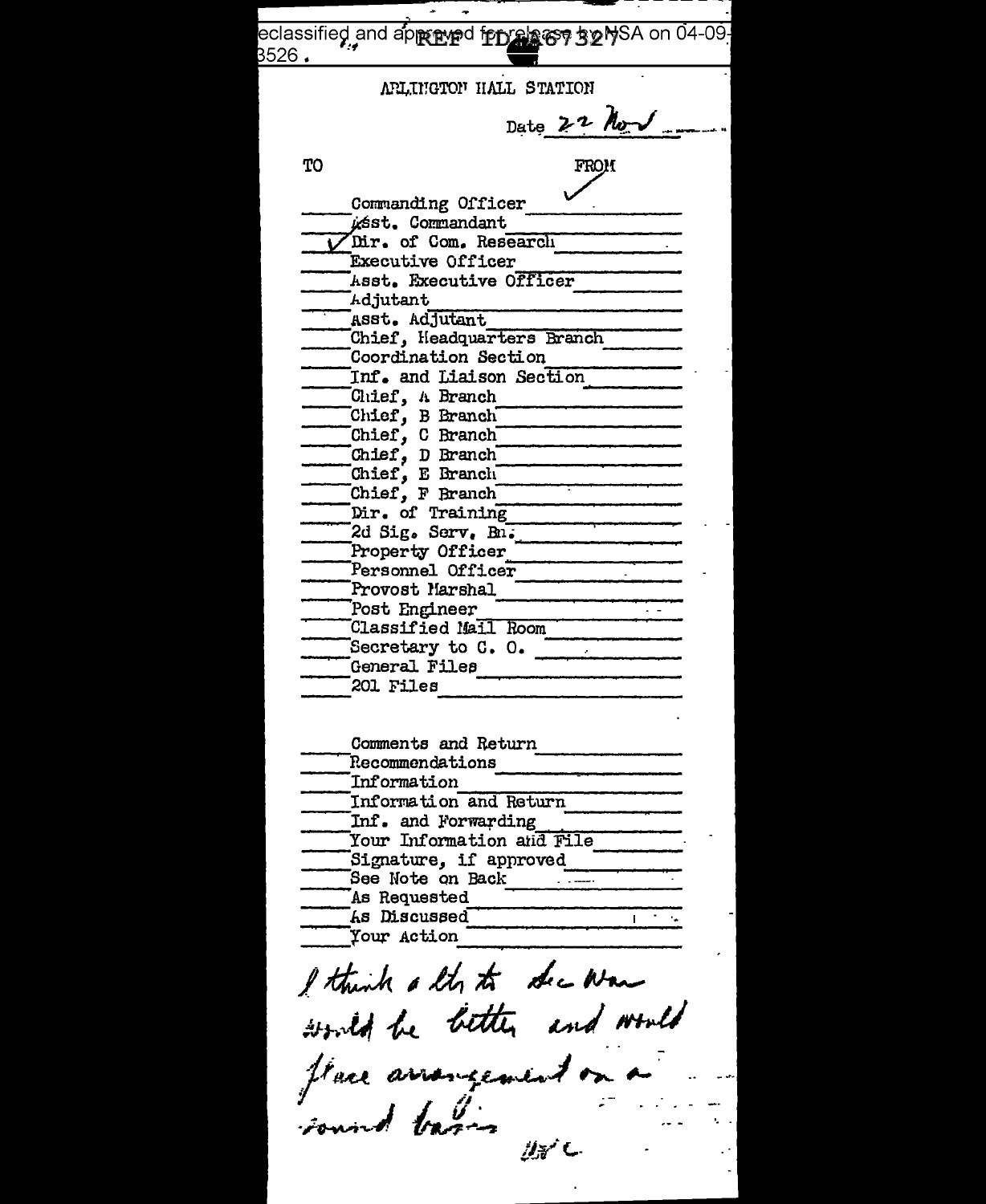**REF** ARLINGTON HALL STATION Date **ho hov 4.3** T<sub>O</sub> FRO1 Commanding Officer Asst. Commandant Dir. of Com. Research Executive Officer .sst. Executive Officer **Adjutant** Asst. Adjutant Coordination Section Chief; Headquarters Branch Chief, A Branch Chief, B Branch Chief, C Branch<br>Chief, D Branch Chief, E Branch Chief, F Branch Dir. of Training C. O. of Troops Property Officer **Contract Contract** Personnel Officer Provost Marshal Classified Mail Room Secretary to C. O. General Piles 201 Files Comments and Return Recommendations Information Information and Return Inf. and Forwarding Your Information and File Signature, if approved See Hote on Back. As Discussed Your Action T vew of the attached ds be adereable aase A **Lind** e DebT us d the Earres Qurie, mad? V letter says of Sacred 医四四豆豆 'Lre **DEU**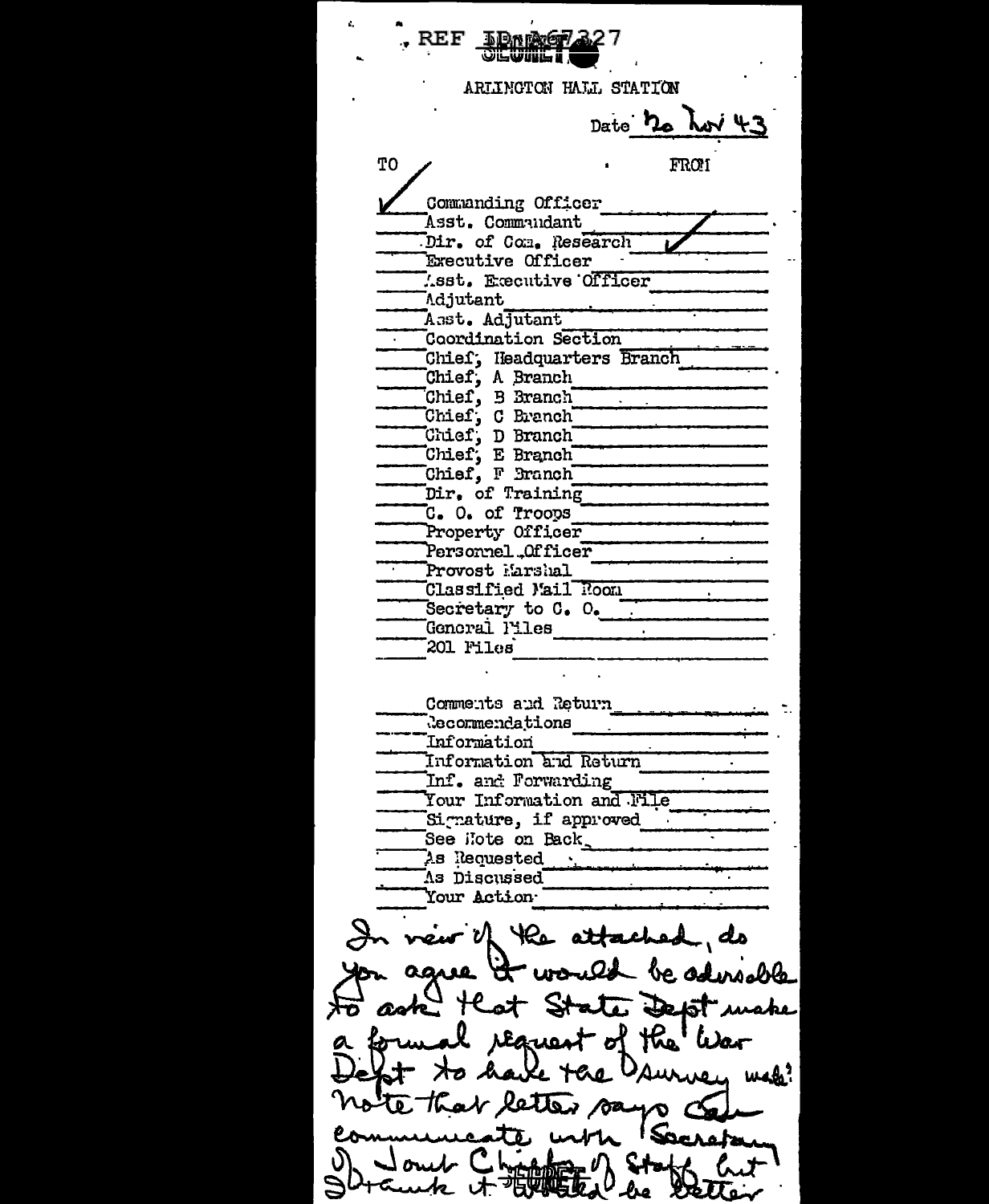to make REENfrageworth Sechlar.<br>What do you tumbe?<br>I.  $\frac{1}{2}$  $\sim 100$  $\label{eq:2} \frac{1}{2} \sum_{i=1}^n \frac{1}{2} \sum_{j=1}^n \frac{1}{2} \sum_{j=1}^n \frac{1}{2} \sum_{j=1}^n \frac{1}{2} \sum_{j=1}^n \frac{1}{2} \sum_{j=1}^n \frac{1}{2} \sum_{j=1}^n \frac{1}{2} \sum_{j=1}^n \frac{1}{2} \sum_{j=1}^n \frac{1}{2} \sum_{j=1}^n \frac{1}{2} \sum_{j=1}^n \frac{1}{2} \sum_{j=1}^n \frac{1}{2} \sum_{j=1}^n \frac{1}{$  $\label{eq:2} \frac{1}{\sqrt{2}}\left(\frac{1}{\sqrt{2}}\right)^{2} \left(\frac{1}{\sqrt{2}}\right)^{2} \left(\frac{1}{\sqrt{2}}\right)^{2} \left(\frac{1}{\sqrt{2}}\right)^{2} \left(\frac{1}{\sqrt{2}}\right)^{2} \left(\frac{1}{\sqrt{2}}\right)^{2} \left(\frac{1}{\sqrt{2}}\right)^{2} \left(\frac{1}{\sqrt{2}}\right)^{2} \left(\frac{1}{\sqrt{2}}\right)^{2} \left(\frac{1}{\sqrt{2}}\right)^{2} \left(\frac{1}{\sqrt{2}}\right)^{2} \left(\frac{$  $\label{eq:2.1} \frac{1}{\sqrt{2}}\int_{\mathbb{R}^3}\frac{1}{\sqrt{2}}\left(\frac{1}{\sqrt{2}}\right)^2\frac{1}{\sqrt{2}}\left(\frac{1}{\sqrt{2}}\right)^2\frac{1}{\sqrt{2}}\left(\frac{1}{\sqrt{2}}\right)^2\frac{1}{\sqrt{2}}\left(\frac{1}{\sqrt{2}}\right)^2.$  $\mathcal{L}^{\mathcal{L}}(\mathcal{L}^{\mathcal{L}})$  and  $\mathcal{L}^{\mathcal{L}}(\mathcal{L}^{\mathcal{L}})$  and  $\mathcal{L}^{\mathcal{L}}(\mathcal{L}^{\mathcal{L}})$  $\sim 100$  keV  $\mathbb{R}^2$  $\mathcal{L}_{\text{max}}$  ,  $\mathcal{L}_{\text{max}}$  $\mathcal{L}^{\text{max}}_{\text{max}}$  and  $\mathcal{L}^{\text{max}}_{\text{max}}$  $\langle \mathbf{a} \rangle$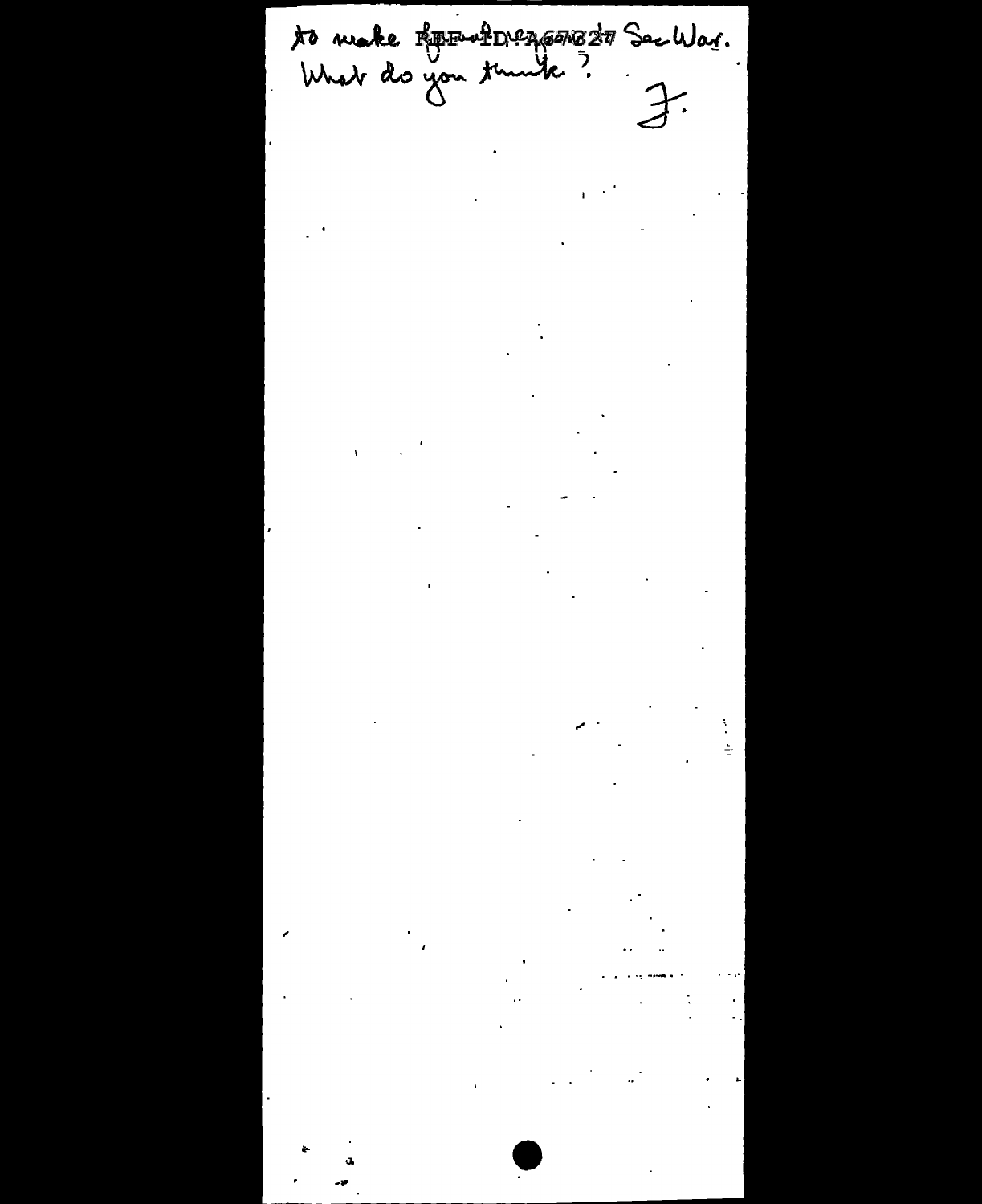

### $(PAR. 40.62 O.R.)$  $\frac{1}{2\pi}$  , where  $\frac{1}{2\pi}$

÷.

 $\mathbf{r}$ 

Ċ,

 $\sim 100$  km s  $^{-1}$ 

**ABECTURY** By Authority of the  $\alpha$ 

۱.

Bato

-47

Ŧ

#### Requested copy of Letter **SUBJECT**  $\sim$   $\mu$

ń

 $\bullet$ 

### 75<br>Na <u>n, horiom and</u> cy control and deligh **Commandered**

| <b>Number</b><br>each<br>action | To—          | Memorandum                                                                                                                                                                                                                                                                                                                                                                                      | Name, Division or<br>Branch, and Date                             |
|---------------------------------|--------------|-------------------------------------------------------------------------------------------------------------------------------------------------------------------------------------------------------------------------------------------------------------------------------------------------------------------------------------------------------------------------------------------------|-------------------------------------------------------------------|
| ı                               | Mr. Friedman | Attached hereto is a copy of the letter<br>which is substantially the same as the one used<br>by Col. Wozencraft to introduce Army supervision<br>into the several governmental agencies. No<br>copies of this letter were left with any of the<br>government agencies. The matter was handled<br>entirely on a informal basis. No copies of the<br>original letter are on file in this office. |                                                                   |
|                                 | ╲            | 1 Incl.<br>Incl. 1. cpy of ltr to Hon. Cordell Hull.                                                                                                                                                                                                                                                                                                                                            |                                                                   |
|                                 |              | s a stronger                                                                                                                                                                                                                                                                                                                                                                                    | H. Hiser<br><b>Charles</b><br>Major, SPSIC<br>19 Nov 43, Ext. 244 |
|                                 |              |                                                                                                                                                                                                                                                                                                                                                                                                 |                                                                   |
|                                 |              |                                                                                                                                                                                                                                                                                                                                                                                                 |                                                                   |
|                                 |              |                                                                                                                                                                                                                                                                                                                                                                                                 |                                                                   |
|                                 |              |                                                                                                                                                                                                                                                                                                                                                                                                 |                                                                   |
|                                 |              |                                                                                                                                                                                                                                                                                                                                                                                                 |                                                                   |
|                                 |              |                                                                                                                                                                                                                                                                                                                                                                                                 |                                                                   |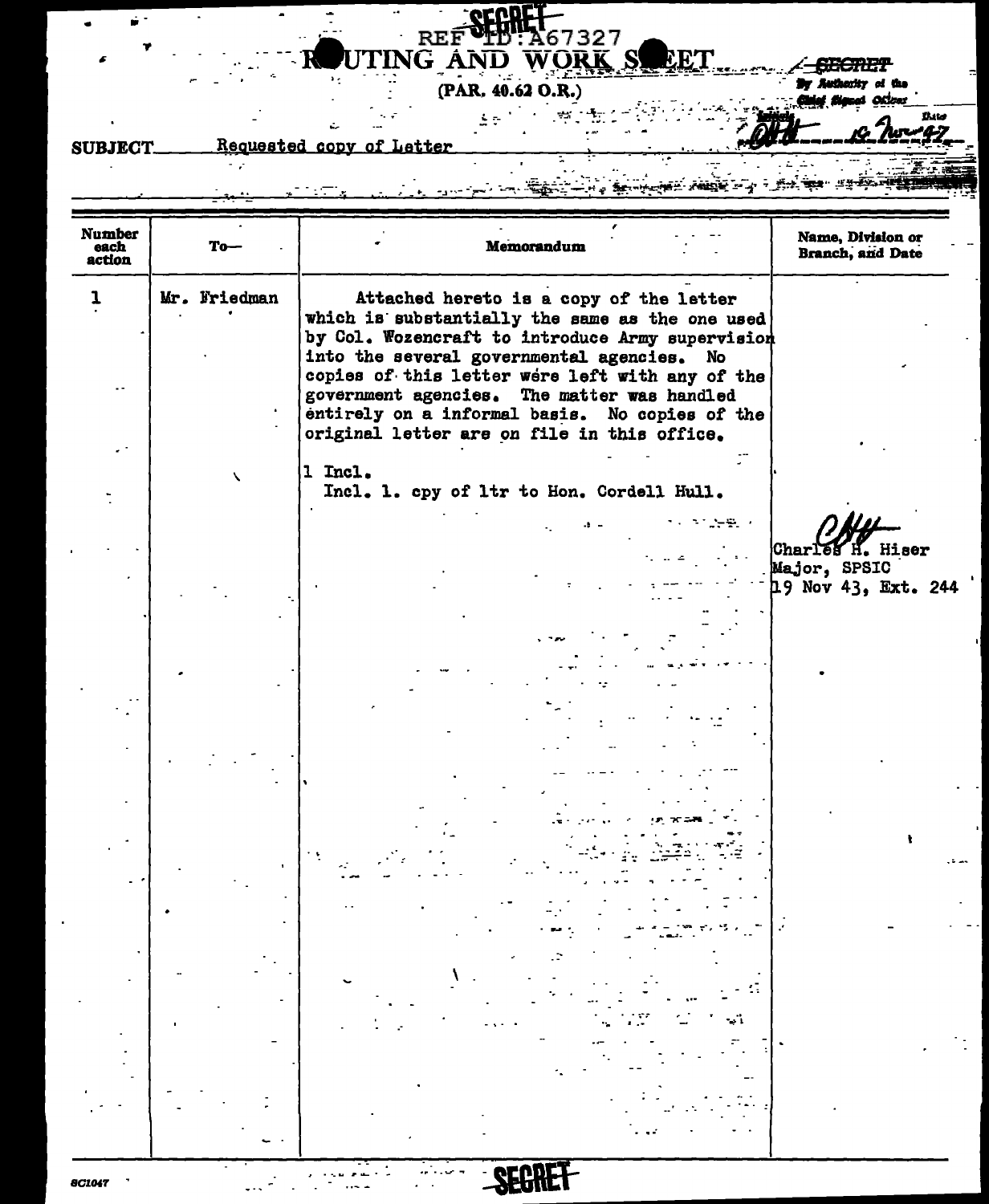## A6732

### THE JOINT CHIEFS OF STAFF

Washington, D. C.

The Honorable Cordell Hull, Secretary of State. Washington, D. C.

7

Dear Mr. Secfetary:

The ease with which codes and ciphers of the non-military agencies of our enemies are being broken by our experts has raised the question in the minds of the Joint Chiefs of Staff as to the security of codes and ciphers used by similar agencies of our Government. The ability of our cryptanalysis experts to decode enemy messages has been our most valuable source of information. The Chiefs of Staff wish that you be informed of this, as a matter of great secrecy, in order to emphasize the importance of security in these matters. They feel that we must s savaila ghe credit the enemy with having its experts who are just as capable ್ರೋಣ್ಣ ಪ್ರಮುಖ್ ಕಾಲ as ours in cryptanalysis work. They are deeply concerned over the hazards to which our ships and troops may be exposed through the use of ineffective codes by various Governmental agencies.

The Joint Communications Board, an agency of the Joint Chiefs of Staff, has at its disposal the best cryptographic experts in the United States. The services of these experts can be made available to the State Department to analyze its codes and ciphers from the standpoint of security and to suggest methods for their improvement. It is hoped that you will make use of the services of these experts. This can be accomplished by communicating with the Secretary of the Joint Chiefs of Staff who will

21